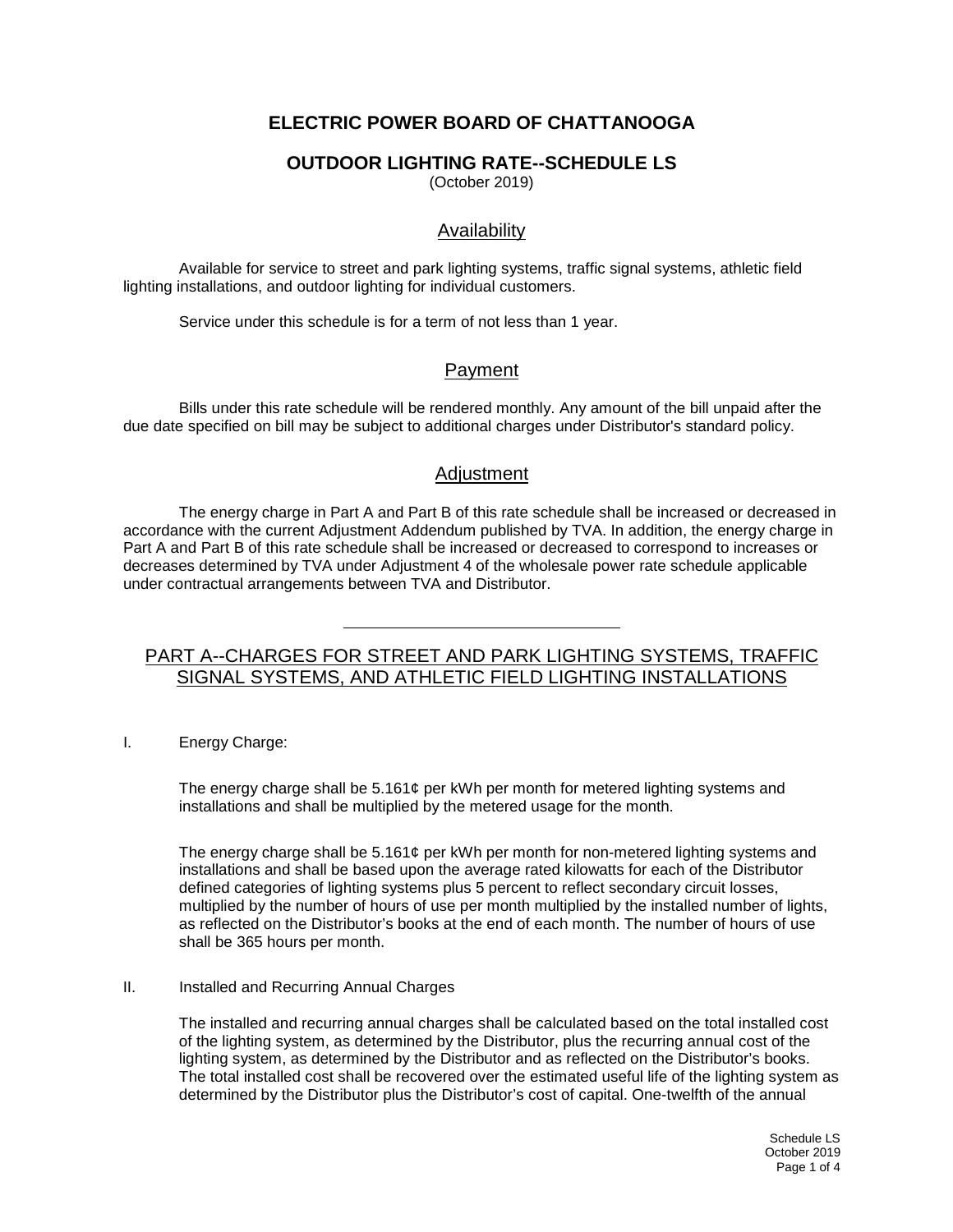portion of this installed cost and recurring annual cost shall be recovered each month. The Distributor shall recompute the total installed cost and the recurring annual cost annually based on the cost reflected on the Distributor's books.

If any part of the lighting system has not been provided at the Distributor's expense or if the installed cost or any portion thereof is reflected on the books of another municipality or agency or department, the installed and recurring annual charges shall be adjusted to reflect only the cost borne by the Distributor and billed to the customer monthly.

Traffic signal systems and athletic field lighting installations shall be provided, owned, and maintained by and at the expense of the customer, except as Distributor may agree otherwise in accordance with the provisions of the paragraph next following in this Section II.

When so authorized by policy duly adopted by Distributor's governing board, traffic signal systems and athletic field lighting installations may be provided, owned, and maintained by Distributor's electric system for the customer's benefit. In such case, Distributor shall require customer to pay the installed and recurring annual charges as provided for above in this Section II.

III. Customer Charge - For All Metered Lighting Systems.

Distributor shall apply a uniform monthly customer charge of \$2.94 for service to each metered lighting system.

#### **Metering**

For any billing month or part of such month in which a meter reading is found to be in error or a meter is found to have failed, the energy for billing purposes for that billing month or part of such month shall be computed from the rated capacity of the lamps (including ballast) plus 5 percent of such capacity to reflect secondary circuit losses, multiplied by the number of hours of use which is deemed to be 365 hours per month.

### Revenue and Cost Review

Distributor's costs of providing service under Part A of this rate schedule are subject to review at any time and from time to time to determine if Distributor's revenues from the charges being applied are sufficient to cover its costs. (Such costs, including applicable overheads, include, but are not limited to, those incurred in the operation and maintenance of the lighting systems provided and those resulting from depreciation and payments for taxes, tax equivalents and interest.) If any such review discloses that revenues are either less or more than sufficient to cover said costs, Distributor shall revise the above installed and recurring annual charges so that revenues will be sufficient (neither deficient nor excessive) to cover said costs. Distributor shall provide formal written notice to TVA of any revision of the methodology or determination for the installed and recurring annual charges provided for first above in Section II of Part A of this rate schedule. From the receipt of Distributor's said notice, TVA shall endeavor to concur within 180 days for proposed methodology revisions and within 30 days for revised determinations of the installed and recurring annual charges. Notwithstanding the timeframes prescribed above, Distributor shall not implement the proposed revisions prior to receiving TVA's concurrence.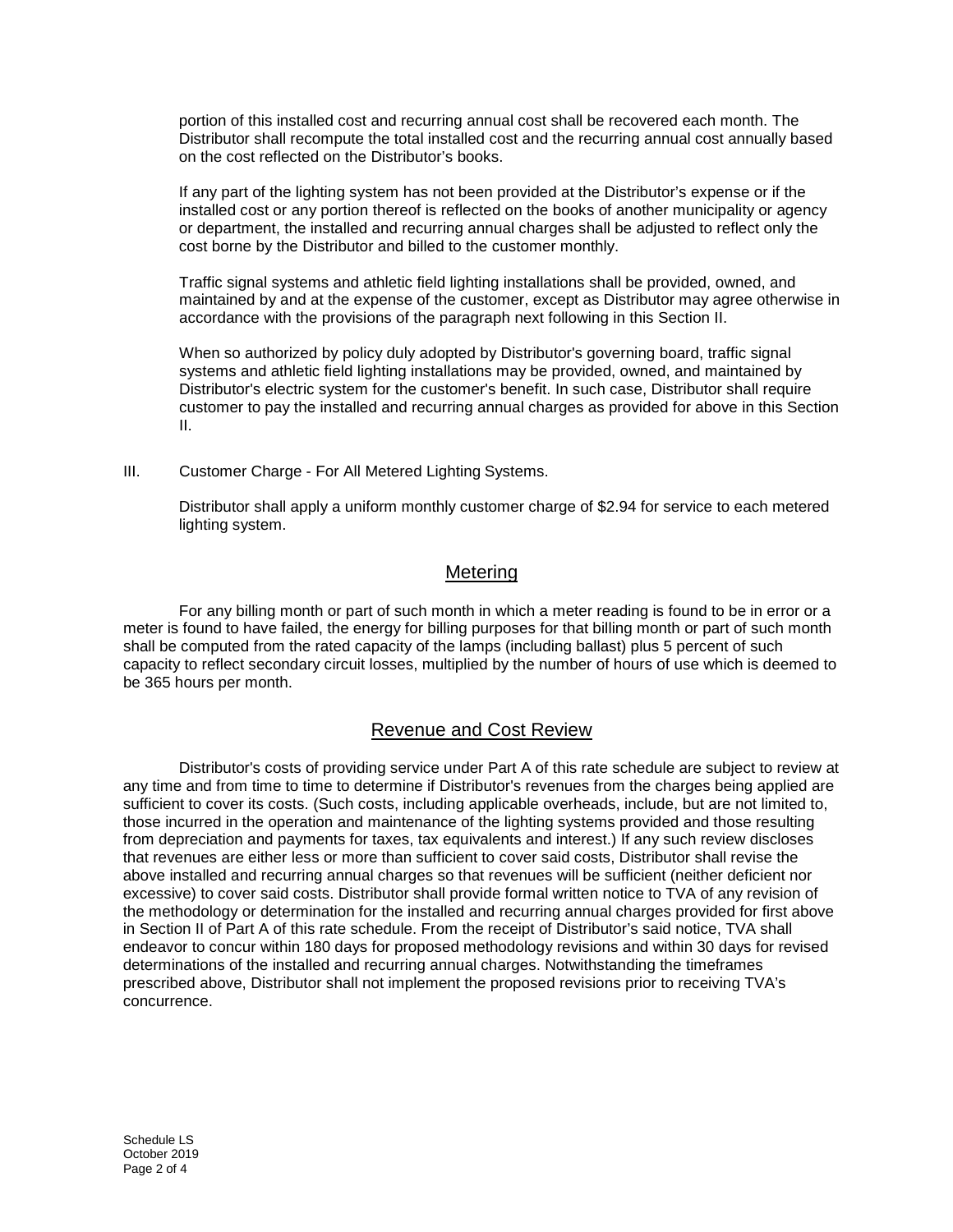#### I. Energy Charge:

The energy charge shall be 5.161¢ per kWh per month for metered lighting systems and installations and shall be multiplied by the metered usage for the month.

The energy charge shall be 5.161¢ per kWh per month for non-metered lighting systems and installations and shall be based upon the average rated kilowatts for each of the Distributor defined categories of lighting systems multiplied by the number of hours of use per month. The number of hours of use shall be 365 hours per month. .

#### II. Installed and Recurring Annual Charges

The installed and recurring annual charges shall be calculated based on the total installed cost of each lamp size as determined by the Distributor plus the recurring annual cost of each lamp size as determined by the Distributor and as reflected on the Distributor's books. The total installed cost shall be recovered over the estimated useful life of each lamp size as determined by the Distributor plus the Distributor's cost of capital. In addition, Distributor may also recover up to an additional 23 percent of such charges in order to recover additional costs. One-twelfth of the installed cost, recurring annual cost, and margin shall be recovered each month. The Distributor shall recompute the total installed cost and the recurring annual cost annually based on the cost reflected on the Distributor's books.

III. Customer Charge - For All Metered Lighting Systems.

Distributor shall apply a uniform monthly customer charge of \$2.94 for service to each metered lighting system.

### Metering

For any billing month or part of such month in which a meter reading is found to be in error or a meter is found to have failed, the energy for billing purposes for that billing month or part of such month shall be computed from the rated capacity of the lamps (including ballast) multiplied by the number of hours of use which is deemed to be 365 hours per month.

### Revenue and Cost Review

Distributor's costs of providing service under Part B of this rate schedule are subject to review by TVA at any time and from time to time to determine if Distributor's revenues from the charges being applied are sufficient to cover its costs. (Such costs, including applicable overheads, include, but are not limited to, those incurred in the operation and maintenance of each lamp size provided and those resulting from depreciation and payments for taxes, tax equivalents and interest.) If any such review discloses that revenues are either less or more than sufficient to cover said costs, Distributor shall revise the above installed and recurring annual charges so that revenues will be sufficient (neither deficient nor excessive) to cover said costs. Distributor shall provide formal written notice to TVA of any revision of the methodology or determination for the installed and recurring annual charges provided for first above in Section II of Part B of this rate schedule. From the receipt of Distributor's said notice, TVA